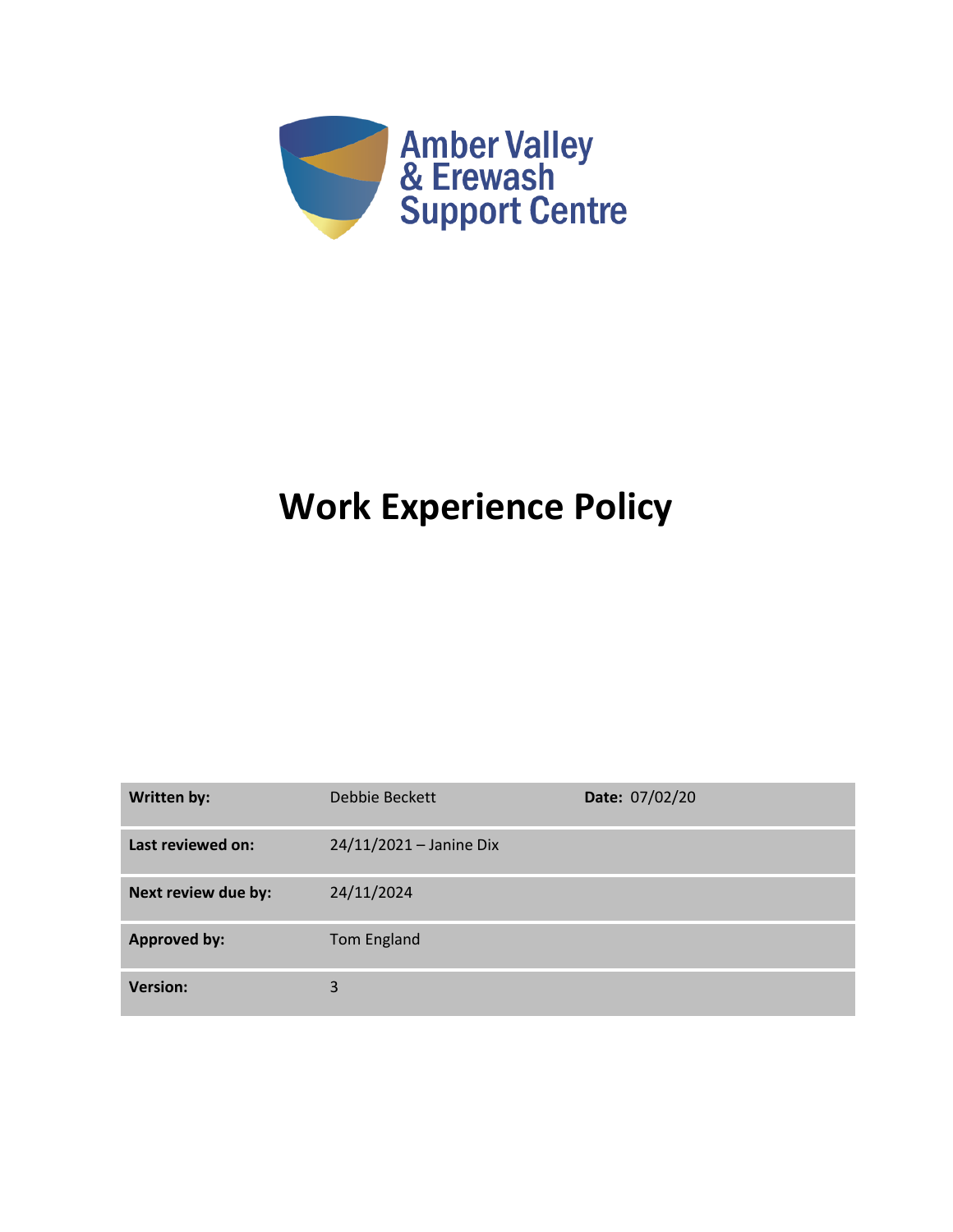## **Work Experience Policy Aims**

The aim of this policy is to have procedures in place to ensure that our pupils have an opportunity to attend either a short- term experience in a place of work or a longer- term regular work placement. The policy will ensure that procedures are in place to protect our pupils and that all appropriate safety considerations have been thoroughly checked before a pupil attends a place of work. This policy supports the AVESC Careers Policy and will ensure that our academy is making progress towards the Gatsby Benchmarks.

This document details the health and safety responsibilities for AVESC and external organisations who are involved in work experience opportunities.

# **What is the Purpose of Work Experience?**

AVESC expects pupils to attend work experience opportunities. This exposure to work is a significant step in preparing young people for adult and working life by developing their personal and social skills as well as the key skills they will need for the world of work.

Although work experience/placement is the generally used term, it is important to recognise that it is not the same as a temporary job, as by definition it is a period of unpaid work. It is an arranged opportunity for a pupil to gain an insight into the variety of work carried out in any given enterprise, to see the way the enterprise is managed and ideally to participate in some aspects of the work.

Work experience should be an integral part of a young person's development and should prepare them for the transition from life at AVESC to work, where appropriate and adult life. It will enable the pupils to experience the demands and expectations of the adult world of work and provide the opportunity to put into practice and see the relevance of skills learned at AVESC.

It will promote the development of the 'whole person' by providing an insight into the nature and discipline associated with the work environment, which revolves around the product or service offered and not the individual. It will stimulate a more mature and positive attitude to learning and education and enhance academic achievement. It will build confidence by enabling pupils to experience success in an environment other than that at school. It will enable the pupils to make more realistic and enlightened job choices by allowing them to try out a vocational preference before committing themselves to it.

AVESC pupils will be provided with the opportunity to develop in the following areas:

- Decision‐making
- Making realistic and informed choices about future education opportunities
- Knowledge about possible career pathways based on the skills and experience gained at the placement
- Self‐confidence
- Communication skills
- Working with adults.

Our pupils have several options for the length of their experience: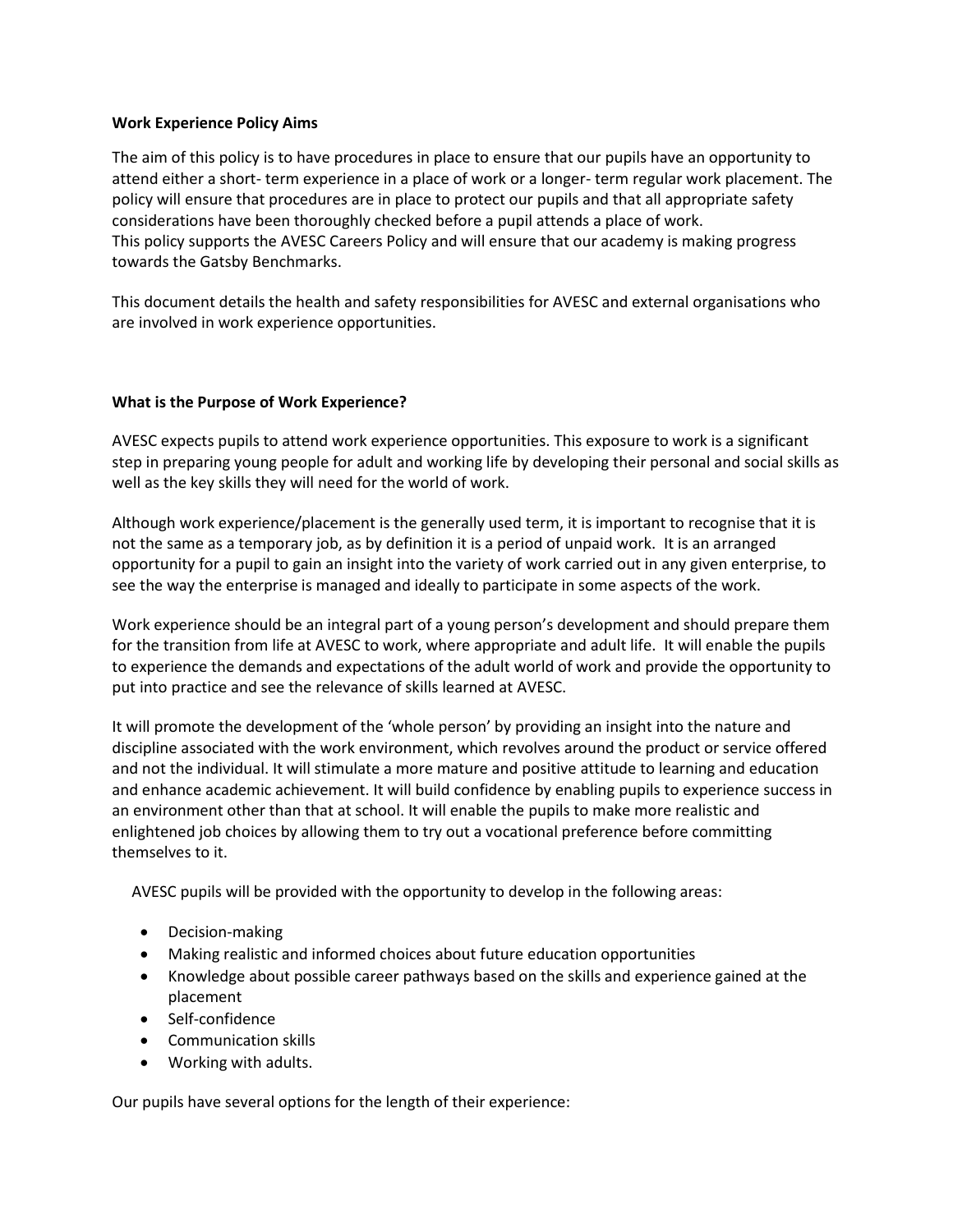- They can attend for half a day to a full day as a taster with a keyworker or member of staff from AVESC
- They can attend for a few days as a short- term work experience opportunity
- Some pupils may choose to attend for a week or 2 and be taken off timetable
- Others may choose to attend as a regular long- term work placement for a day a week as part of their timetable.

### **Legal Requirements and Recommended Best Practices**

There are certain legal requirements and recommended best practices that are in place to ensure the safety of all parties involved in a work placement. The main areas to be aware of are The Health and Safety (Training and Employment) Regulations 1990. This states that all those receiving training or work experience from an employer in the workplace are deemed to be 'employees' for the purposes of Health and Safety legislation. This legislation imposes responsibilities on the employer but also on the pupil as an 'employee':

- to take responsibility for their own health and safety and that of others who may be affected by what they do or do not do
- to co-operate with the employer and to follow instructions on Health and Safety
- not to interfere with or misuse anything provided for their health, safety or welfare.

The employer should be asked to confirm that they have a current Health and Safety Policy and that they will go through the relevant sections with the pupil at the start of the placement. It is important that this is confirmed.

The pupil must agree to observe all safety, security, safeguarding and any other instructions given by the academy and employer, and not to disclose any information confidential to the employer obtained during the placement. The employer will then be checked by the Derbyshire Local Authority Work Experience Team to ensure that the company complies with: Employer and Public Liability insurance details, confirmation of Health and Safety Policy and Risk Assessment and other information.

Be Safe – An Introductory Guide to Health and Safety (www.hse.gov.uk/youngpeople/workexperience).

# **Working Time Regulations**

Under the Working Time Regulations 1998 there are stringent daily and weekly working time limits for young workers (those that are over compulsory school age but under 18). Young workers may not work for more than 8 hours in any one day and 40 hours in any one week. Young workers are also entitled to a daily rest of 12 consecutive hours, a weekly rest of 48 hours and a rest break of 30 minutes where daily work time is more than 4½ hours. The employer should comply with the Working Time Regulations and should not require the pupil to work in excess of the limits set out above.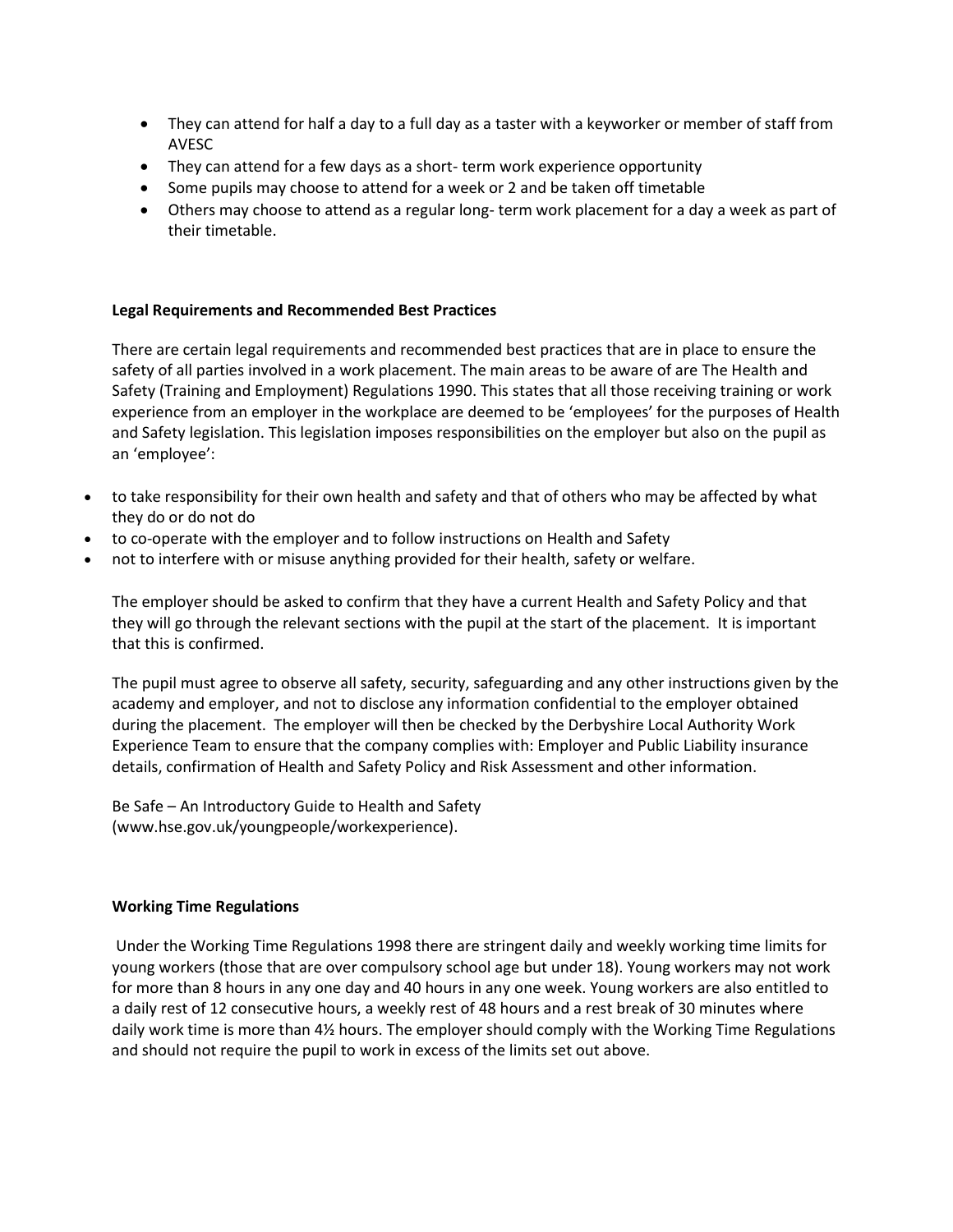#### **Risk Assessment**

The employer should be asked to confirm that a risk assessment will be completed for the duties being undertaken by the pupil, taking into account the age and limited experience of the young person and that the key findings will be communicated to the pupil before the commencement of the placement. The employer should be informed of any medical conditions the pupil has which could result in an increased risk to the pupil or an employee's health and safety during the placement. The employer will then be able to identify any significant risk and the necessary control measures put in place to ensure the safety of the pupil.

#### **Disclosure and Barring Service (DBS)**

A DBS check is required where a pupil will have substantial unsupervised contact with an employee or supervisor on a 1:1 basis, particularly if located in an isolated environment or whilst travelling. A DBS is required if our pupils will attend for more than 3 days in a 4 week period. AVESC will ensure that DBS procedure are adhered to and ensure that the supervisor and all relevant staff working with our pupils have a current DBS.

This is outlined i[n Keeping Children Safe in Education \(KCSIE\),](https://www.gov.uk/government/publications/keeping-children-safe-in-education--2) the Department for Education (DfE's) statutory guidance on safeguarding.

According to the Criminal Justice and Court Service Act 2000 the employer must disclose the names of individuals who are disqualified from working with children, where known to them.

#### **Motor Vehicle Insurance**

If the pupil will travel with an employee or their supervisor during the placement, it is essential that the vehicle is insured appropriately to cover the work experience pupil for business travel.

#### **Work Experience Duties**

Pupils will carry out meaningful work in accordance with the agreed duties for their placement. A responsible person will plan the work and be designated for the welfare and supervision of the pupil during the period of the placement.

Pupils will not receive any payment for this work. Pupils will not be allowed to work hours which are considered unreasonable. The employer will take into account any relevant information relating to the pupil's medical condition, or any physical and learning disabilities, details of which may have been provided, in formulating appropriate risk controls to protect both pupils and/or employees.

All tasks asked of the pupil will conform to the laws governing the Employment of Young Persons and Work Experience (as defined in the Education Act 1996) and any other statutory obligations to the pupil will be observed.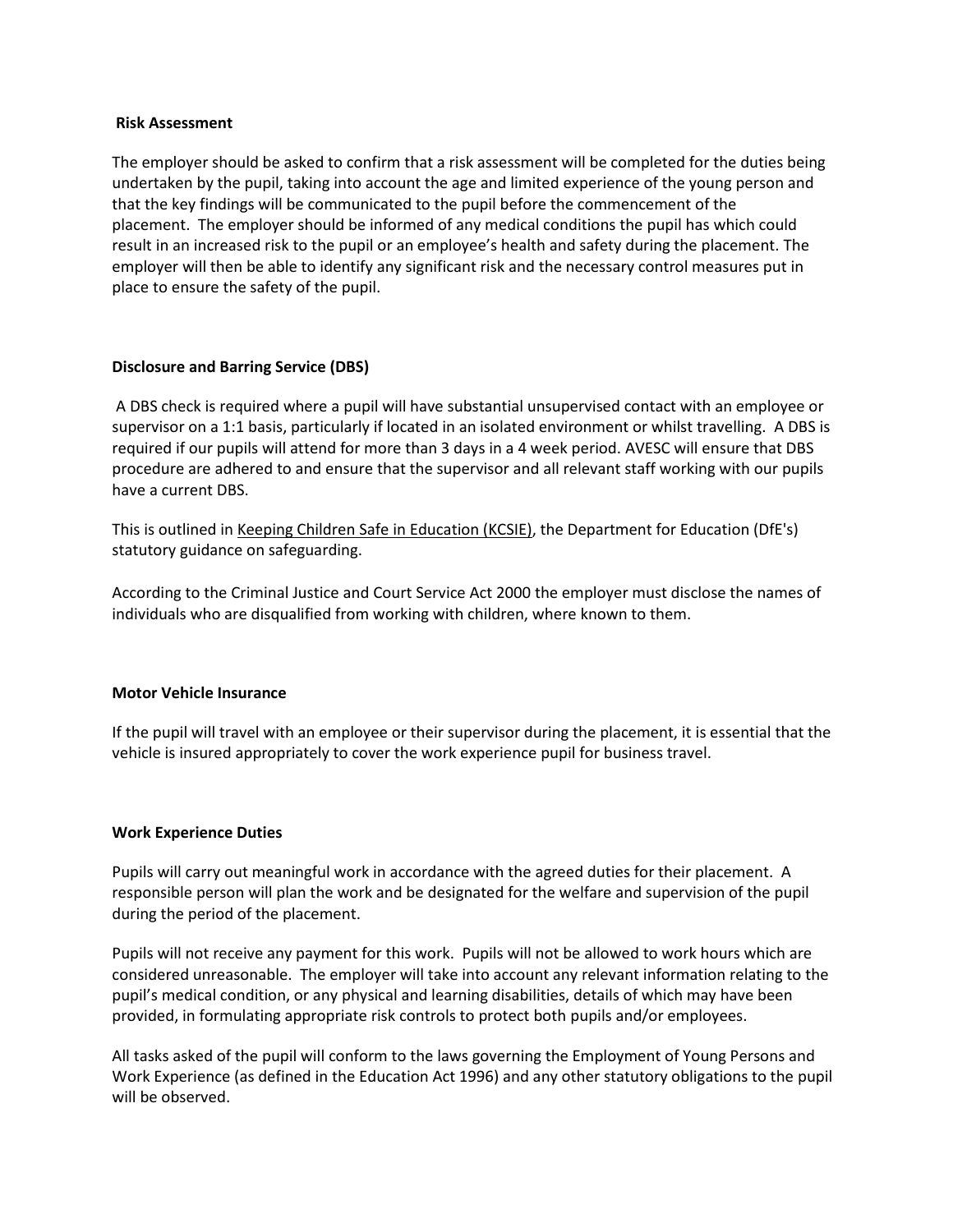## **Health, Safety, Welfare and Security**

The employer recognises that a pupil on work experience is to be regarded as an employee for the purposes of Health and Safety legislation and the associated duty of care. A current health and safety policy will be maintained and there will be compliance with the provisions of the Health and Safety at Work Act 1974 and its relevant statutory provisions.

Our work experience companies may have already been sourced by Derbyshire County Council and be recorded in their work experience database. Many of the companies will already have had a health and safety check by Derbyshire. We will ensure that the companies have up to date employers insurance where applicable and public liability insurance.

The employer will undertake a suitable and sufficient risk assessment in relation to the health and safety of the pupil while on the placement, taking into account the pupil's inexperience, immaturity and lack of awareness of risks. At the start of the work placement, the employer will provide pupils with a health and safety induction, which will include workplace hazards and their control, fire, emergencies, first aid, accident reporting and security arrangements.

Pupils will not carry out any work prohibited by law, operate dangerous machinery, carry out any manual handling tasks identified as being a risk to the pupil's health and safety, or be exposed to dangerous substances, radiation, extreme heat or cold, noise or vibration or any other work environment that may endanger their health and safety.

Where appropriate, pupils will be provided with and instructed on the correct use of personal protective clothing and equipment (PPE) and its use will be enforced.

The employer will notify the parents/guardian and academy by telephone, and as soon as practicable, of any accident, of any case of ill health or any other incident which relates to the pupil's work placement. When appropriate, the employer will comply with the provisions of the Reporting of Injuries, Diseases and Dangerous Occurrences Regulations 1995. The employer will have access to adequate first aid facilities as required under the Health and Safety (First Aid Regulations 1981).

#### **Monitoring**

AVESC staff will monitor the progress of our pupils. We will ensure that there has been an initial visit and that the induction process is established. The pupil will be visited termly if attending for a regular work placement.

# **Statutory Obligations**

AVESC will observe all relevant current legislation, in particular that relating to Health and Safety, and legislation in respect of Sex Discrimination, Equality and Discrimination, Race Relations, Disability and the Children Act & Safeguarding.